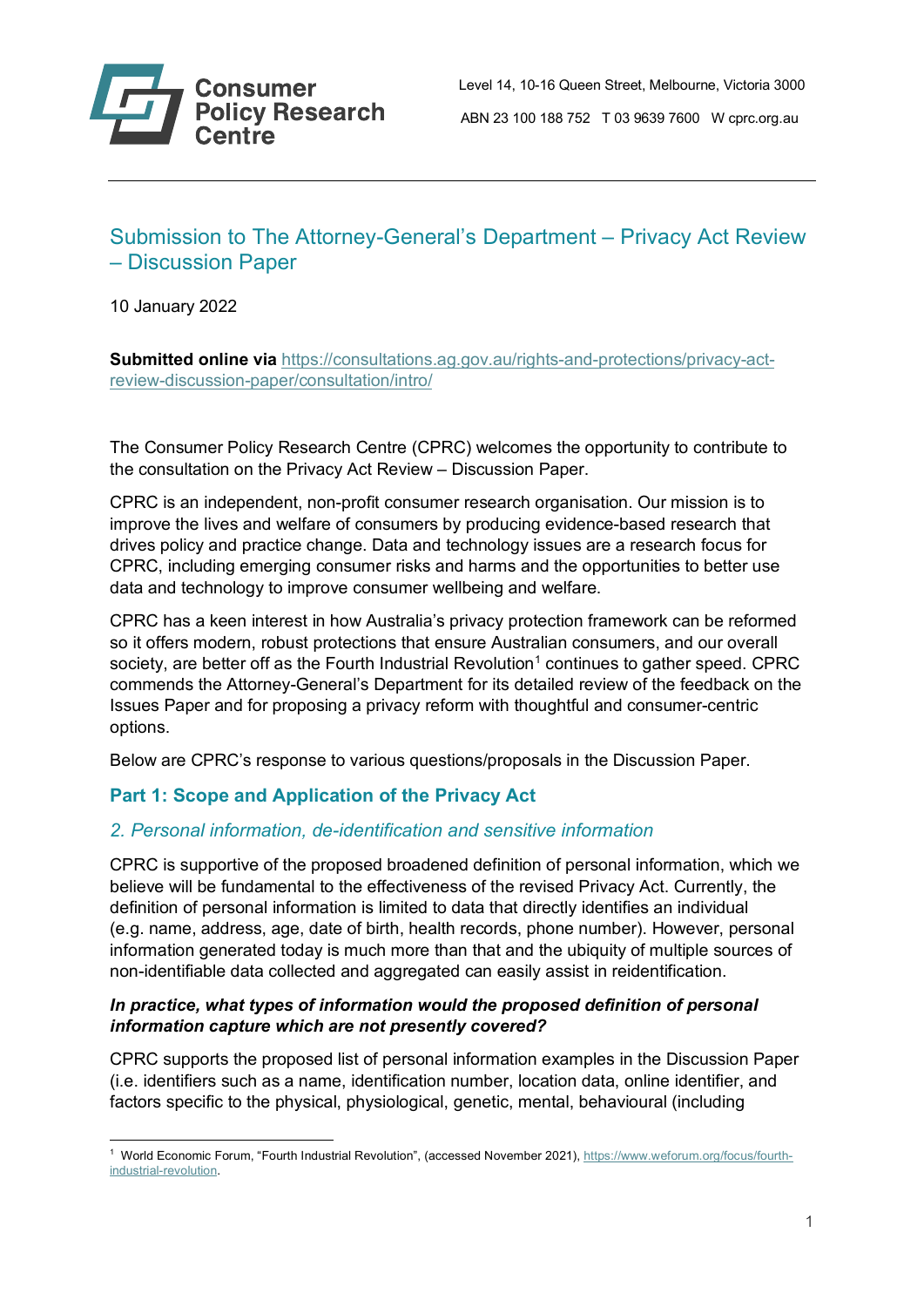predictions of behaviours or preferences), economic, cultural or social identity or characteristics of that person). In addition to these, CPRC strongly proposes that technical data (e.g. IP addresses and device identifiers such as mobile phone/device ID numbers) to also be considered as a type of personal information. In CPRC's *2020 Data and Technology Consumer Survey*, 82% of respondents said they would be uncomfortable with unique mobile phone/device ID numbers being shared (the same level of concerned as sharing a home address and health information).<sup>[2](#page-1-0)</sup> This reflects the extent to which, for many consumers, mobile phones are no longer simply functional communication devices but have become hubs and repositories for generating and storing extensive personal data. Consumers are worried about how the collection, use and disclosure of this information can present risks to their privacy. Ensuring such technical data is included within the definition of personal information in the Act will help to mitigate such risks. Failing to do so would be significantly out of step with community expectations and technological advancements.

In addition, for the purposes of future-proofing the reform, we encourage Government to apply a principles-based approach to the definition of personal information to cater of data points that beyond the above-mentioned. Currently, other points of data such as battery life, volume levels and phone storage capacity are also being used by advertisers to identify consumers' phones and the apps they may be using – all information that is then being used on how best to implement targeted advertising. $3$  While doing so, terminology such as "reasonably identifiable" should also be removed to avoid ambiguity in the implementation of the law. It is critical that the reform doesn't create loopholes for consumer privacy to be violated through other use of data and information.

#### *4. Small business exemption*

Implementing fair, safe and inclusive privacy protections for customers and clients in a digital economy should be part of any business model, regardless of size, structure or type of business. Our *2020 Data and Technology Consumer Survey* revealed that 75% of consumers consider companies have the highest level of responsibility to provide protection against collection and sharing of personal information. [4](#page-1-2) Given the increasing role of data collection, use and disclosure across the Australian economy – and the government's efforts to accelerate this trend – we remain firm that it is essential to extend the scope of the Privacy Act to more businesses by removing the small business exemption. This would be at par with other regulations that aim to protect consumers from the risk of harm, such as product safety mandatory standards and bans<sup>[5](#page-1-3)</sup> which do not exempt small businesses from the expectation to keep consumers safe.

Creating limited rules or exemptions to specific Australian Privacy Principles (APPs) for small businesses, will only create more confusion amongst businesses on their expectations. For consumers, it will lead to disparity on how their personal information is protected across the digital economy, including in specific data sharing schemes. For example, as noted in the submission by the Financial Rights Legal Centre, recent amendments to the Consumer Data Right (CDR) rules enabling consumers to provide consent to disclose their data to "Trusted Advisors" would mean that such entities, which are often small businesses would fall under the current exemption and would not be expected to meet the same standards for collection,

<span id="page-1-0"></span><sup>&</sup>lt;sup>2</sup> CPRC, "2020 Data and Technology Consumer Survey", (December 2020), [https://cprc.org.au/publications/cprc-2020-data](https://cprc.org.au/publications/cprc-2020-data-and-technology-consumer-survey)[and-technology-consumer-survey.](https://cprc.org.au/publications/cprc-2020-data-and-technology-consumer-survey) 3<br>3 The Washington Post, "When you 'Ask app not to track,' some iPhone apps keep snooping anyway", (23 September 2021),

<span id="page-1-1"></span>https://www.washingtonpost.com/technology/2021/09/23/iphone-tracking/.<br><sup>4</sup> CPRC, "2020 Data and Technology Consumer Survey", (December 2020), [https://cprc.org.au/publications/cprc-2020-data-](https://cprc.org.au/publications/cprc-2020-data-and-technology-consumer-survey)

<span id="page-1-2"></span>[and-technology-consumer-survey.](https://cprc.org.au/publications/cprc-2020-data-and-technology-consumer-survey)

<span id="page-1-3"></span><sup>5</sup> See product safety mandatory standards and ban: [https://www.productsafety.gov.au/product-safety-laws/safety-standards](https://www.productsafety.gov.au/product-safety-laws/safety-standards-bans)[bans.](https://www.productsafety.gov.au/product-safety-laws/safety-standards-bans)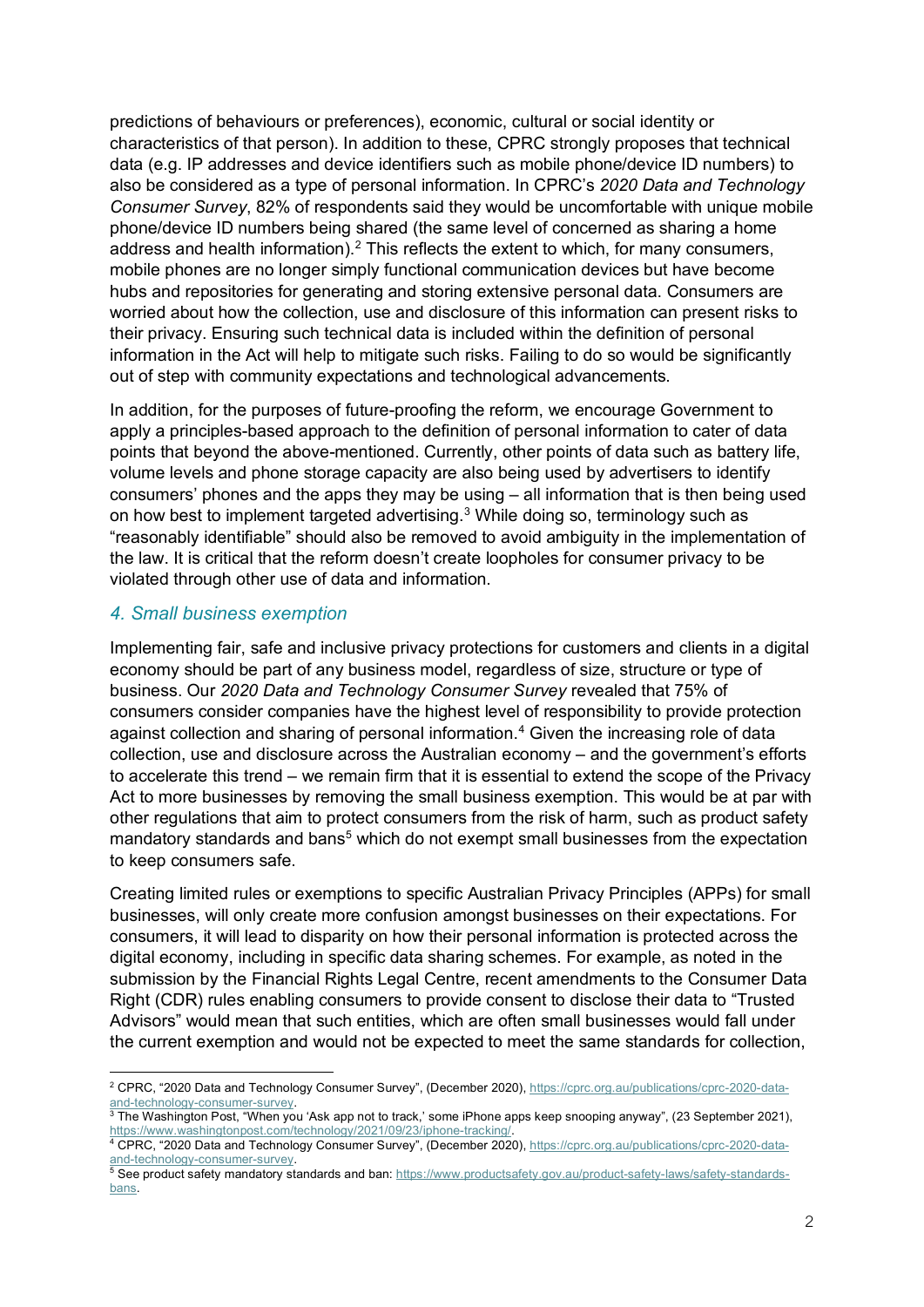use and disclosure of data. In these circumstances, the onus will once again be unduly placed on the consumer to understand the scale of the business and to determine what level of privacy protection would be offered to them. It also opens up the opportunity for bad actors to exploit this loophole under the guise of operating as a small company. Consistent and clear regulations across the sector can help reduce operational and compliance complexities.

### *How can small businesses be encouraged to adopt best practice information collection and handling?*

We are supportive of OAIC's proposal to support small businesses with their compliance obligations, in recognition that small businesses do not always have access to the level of resources that would be available in a large organisation. However, for this level of support to be sustainable, Government should consider the provision of further resources for OAIC so it is well-equipped in supporting this cohort. We also note that, in addition to the OAIC, the Treasury may also be in a position to provide small business policy support and assistance. Given also its work on the CDR, including development of privacy principles within the CDR regime, there may be merit for the OAIC and the Treasury to work in partnership.

# **Part 2: Protections**

# *8. Notice of collection of personal information*

#### *Standardised notices to support consumer comprehension*

CPRC is supportive of introducing an express requirement that privacy notices need to be clear, current and understandable. We are also supportive of standardised layouts, wordings and icons to assist with consumer comprehension to reduce the burden on consumers. To achieve this, CPRC strongly encourages the Government to embed comprehensive consumer experience (CX) research as part developing standardised layouts, wordings and icons. The CX research should be thorough with statistically significant consumer samples and be representative of the Australian population, capturing varying levels of digital literacy and experience and including consumers experiencing vulnerability. This will assist to adequately measure the impact of the standardised content and its practicality in meeting consumer needs.

#### *Comprehensive consumer experience (CX) research*

Research should also measure consumer comprehension of rights and risks, and the implications of sharing their personal information in particular use-cases. Our *2020 Data and Technology Consumer Survey* confirmed that privacy policies continue to be ineffective in engaging Australians, as 94% of consumers report not reading such information all the time and 33% of consumers never read these documents at all. Of the 67% who had read terms and conditions at some point in the 12-month period, 69% reported accepting terms even though they were not comfortable with them, with the majority (75% of those consumers) accepting them as it was the only way to access the product or service. $6$  Improvements to privacy policies and notices need to be able to address this reduced capacity to give informed consent and the lack of agency consumers currently experience over the choice of how their personal information is collected, shared, used and disclosed.

<span id="page-2-0"></span><sup>&</sup>lt;sup>6</sup> CPRC, "2020 Data and Technology Consumer Survey", (December 2020), [https://cprc.org.au/publications/cprc-2020-data](https://cprc.org.au/publications/cprc-2020-data-and-technology-consumer-survey)[and-technology-consumer-survey.](https://cprc.org.au/publications/cprc-2020-data-and-technology-consumer-survey)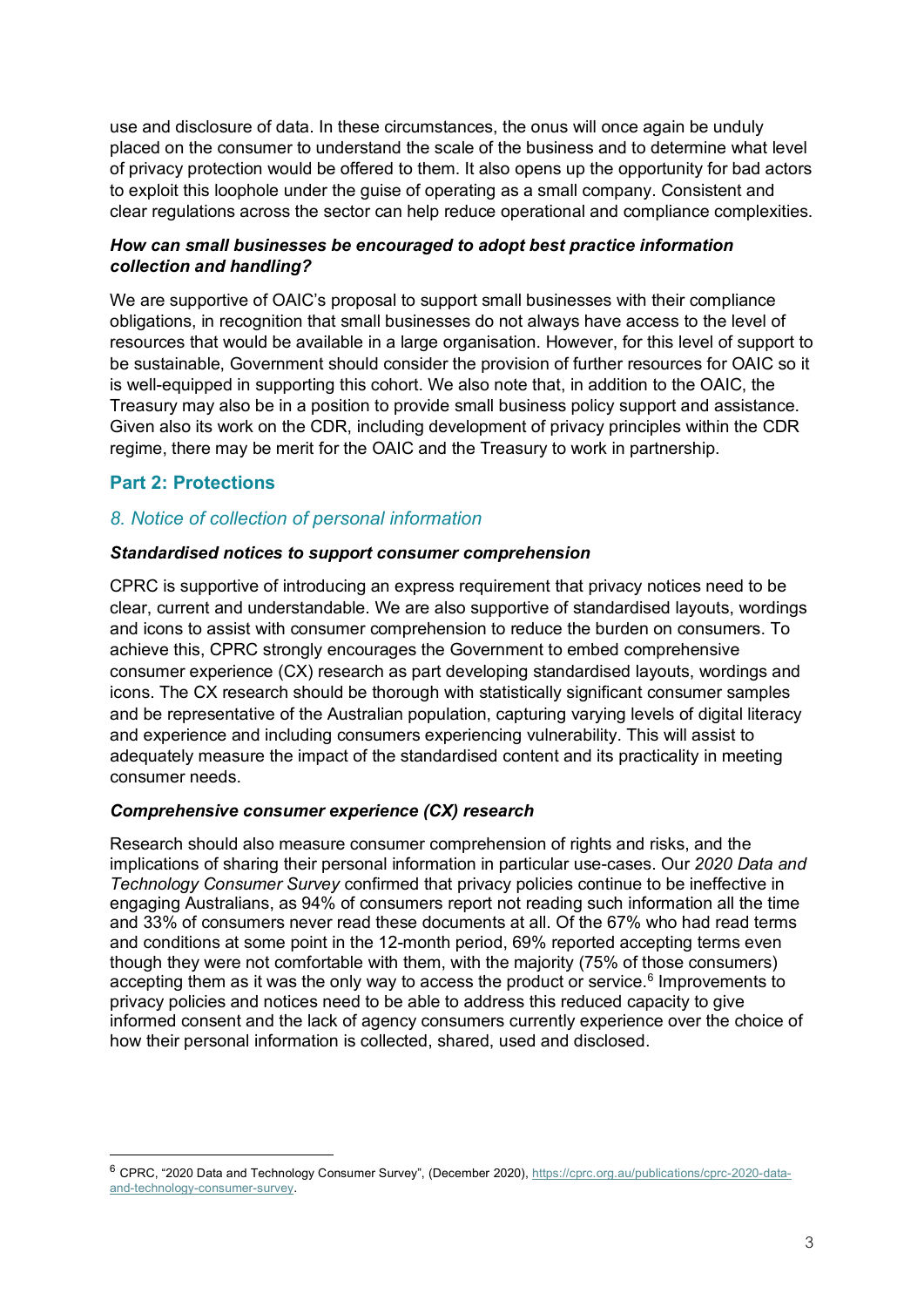### *Strengthening proposal 8.2 on types of circumstances requiring notices*

We support the types of information nominated for notices; however, requiring notice for the "*purpose(s) for which the entity is collecting and may use or disclose the personal information"*, does not effectively go far enough. CPRC recommends inclusion of a further notice type which specifically outlines how consumers' data will be used to influence or make predictions about them, or how their data is being shared with other entities (i.e. raw data or specific insights). Knowing this information will help enable consumers to make informed, meaningful choices on this basis. The Privacy Act needs to place a clear onus on businesses – in particular those whose business models are predicated on the collection, use and disclosure of consumer data – to satisfy themselves that consumers are being enabled to make informed, meaningful choices.

# *9. Consent to collection, use and disclosure of personal information*

#### *Are there additional circumstances where entities should be required to seek consent? Should entities be required to refresh or renew an individual's consent on a periodic basis where such consent is obtained for the collection, use or disclosure of sensitive information?*

While CPRC is supportive of defining consent in line with GDPR and considering standardised consents to assist with consumer comprehension, we reiterate our concerns from our previous submission on the over-reliance on consent and choice in the absence of protections which ensure safe and fair treatment. Safety and fairness should not be left to consumer choice – these are things which consumers expect the law to ensure regardless of choice. Our research indicates that the proliferation of choice, while ostensibly a positive for consumers, has also led to an increase in frustration and confusion. Choice becomes meaningless and even detrimental if it is not structured in a way that is clear and easy for consumers to navigate and act in accordance with their preferences.<sup>[7](#page-3-0)</sup>

### *10. Additional protections for collection, use and disclosure*

#### *Should the fair and lawful collection requirement in APP 3.5 be subsumed by an overarching fair and reasonable requirement, or should a fair and reasonable requirement apply only to purposes for use and disclosure in APP 6?*

CPRC welcomes the introduction of the 'fair and reasonable' requirement and strongly urges that it be an overarching requirement within the Privacy Act, instead of being required for specific APPs only. In addition to this, we caution that even an overarching requirement in the Privacy Act would not negate the need for broader fairness reforms within consumer law, because unfair practices are not constrained to only privacy matters. As part of reforming the Privacy Act, we urge the Government to not delay the introduction of an unfair trading prohibition and the strengthening of unfair contract terms in consumer law to address the emerging range of unfair practices businesses adopt that are amplified in the digital age.

#### *Would the proposed definition of a secondary purpose inadvertently restrict socially beneficial uses and disclosures of personal information, such as public interest research?*

Defining 'secondary purpose' as, *"a purpose that is directly related to, and reasonably necessary to support the primary purpose",* narrows the scope of the data being used for socially beneficial uses. One option that the Government could consider is the development of a third tier (tertiary purpose) to clearly identify when personal information may be used for

<span id="page-3-0"></span><sup>7</sup> CPRC, "The Digital Checkout", (December 2021)[, https://cprc.org.au/publications/the-digital-checkout/.](https://cprc.org.au/publications/the-digital-checkout/)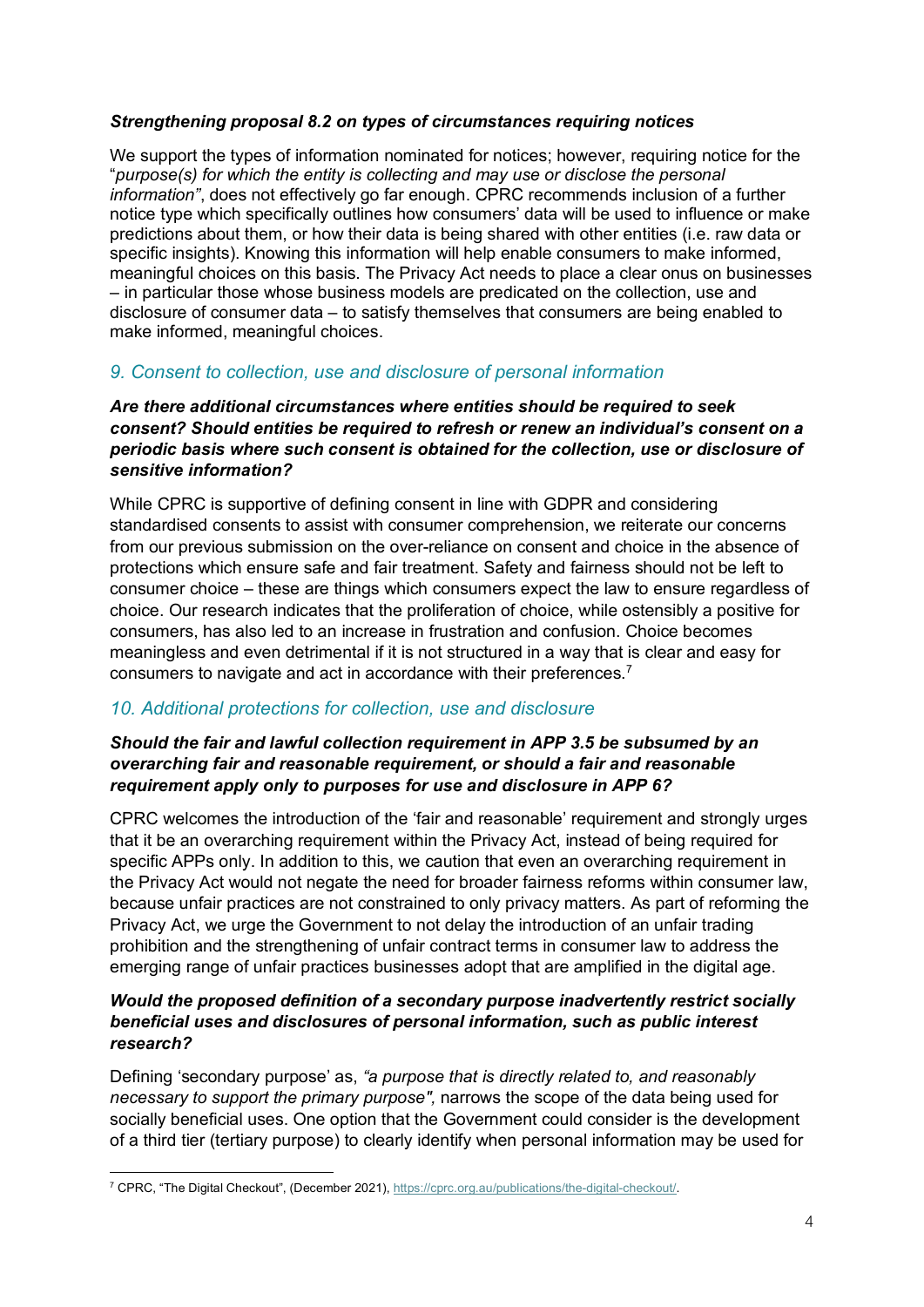socially beneficial uses such as public interest research. This can create a clear distinction between data that is used for a specific purpose that may relate to the experience of an individual or group of consumers and when data is part of a broader study. In defining these purposes, we continue to urge that any sharing arrangements, whether via open data or bespoke arrangements are undertaken thoughtfully, with 'fair and reasonable' tests and adequate safeguards in place.

# *11. Restricted and prohibited practices*

*Would the introduction of specified restricted and prohibited practices be desirable? Should restricted practices trigger a requirement for APP entities to implement additional organisational accountability measures, or should individuals be provided with more opportunities to self-manage their privacy in relation to such practices?*

CPRC supports the introduction of specified restricted and prohibited practices to provide a fair and safe environment for consumers to confidently engage in the digital economy. We also welcome the proposal that these restricted practices trigger a requirement for APP entities to implement additional accountability measures instead of placing the burden on consumers to navigate settings and self-manage their privacy. CPRC holds the view that "Bounded Rationality" is the theory that individuals have a limited capacity to assimilate and digest all the information required to make perfectly rational decisions. [8](#page-4-0) The concept plays a critical role in consumer choice behaviour and should be taken into account when considering the cognitive load on consumers who are already experiencing information overload within the digital economy.<sup>[9](#page-4-1)</sup>

### *What acts and practices should be categorised as a restricted and prohibited practice, respectively?*

As raised in our previous submission, CPRC considers there are certain kinds of data collection, use and disclosure practices that drive too much of a power imbalance or creates scope for discrimination and harm, particularly for minors or other people experiencing vulnerability. As a starting point, CPRC suggests that the Review prohibit data-handling practices that leverage the following types of personal information (either actual or inferred) in ways that have been shown to cause harm and discrimination:

- a person's emotional stress<sup>[10](#page-4-2)</sup> or mental health circumstances<sup>[11](#page-4-3)</sup>
- a person's physical health and likelihood of disease<sup>[12](#page-4-4)</sup>
- a person's inexperience in a market and potential financial vulnerability<sup>13</sup>

In relation to restricted practices, CPRC is supportive of the list proposed in *11.1 – Option 1* of the Discussion Paper but would recommend the inclusion of behavioural tracking and profiling for the purposes of delivering personalised content (e.g. recommendations on

<span id="page-4-0"></span><sup>8</sup> See: Herbert Simon, "Models of bounded rationality", (Cambridge, MA, MIT Press: 1982). 64 Aleecia McDonald & Lorrie Cranor, "The cost of Reading Privacy Policies". (I/S: A Journal of Law and Policy for the Information Society 2008 Privacy Year in Review), 4(3),<http://www.aleecia.com/authors-drafts/readingPolicyCost-AV.pdf> <sup>9</sup> CPRC, "Consumer Wellbeing Research", Unpublished research.

<span id="page-4-2"></span><span id="page-4-1"></span><sup>10</sup> Andrew Hutchinson, "On Facebook's Emotional Ad Targeting, the Manipulation of Younger Users, and the Concerns of Big Data", (May 2017), [https://www.socialmediatoday.com/social-networks/facebooks-emotional-ad-targeting-manipulation-younger](https://www.socialmediatoday.com/social-networks/facebooks-emotional-ad-targeting-manipulation-younger-users-and-concerns-big-data)[users-and-concerns-big-data.](https://www.socialmediatoday.com/social-networks/facebooks-emotional-ad-targeting-manipulation-younger-users-and-concerns-big-data)

<span id="page-4-3"></span><sup>&</sup>lt;sup>11</sup> ABC News, "Insurers gaining 'open-ended access' to medical records slammed as 'unfair privacy breach'", (January 2019), [https://www.abc.net.au/news/2019-01-24/medical-records-handed-to-insurance-companies-over-mental-health/10720024.](https://www.abc.net.au/news/2019-01-24/medical-records-handed-to-insurance-companies-over-mental-health/10720024)  $12$  Phuong Nguyen & Lauren Solomon, "Consumer Data and the Digital Economy", (July 2018), [https://cprc.org.au/publications/report-consumer-data-and-the-digital-economy/.](https://cprc.org.au/publications/report-consumer-data-and-the-digital-economy/)

<span id="page-4-5"></span><span id="page-4-4"></span><sup>13</sup> Vivien Chen, "Online Payday Lenders: Trusted Friends or Debt Traps?". (UNSW Law Journal, Volume 43(2), 2020), 675, <http://www.unswlawjournal.unsw.edu.au/wp-content/uploads/2020/06/10-VIVIEN-CHEN.pdf>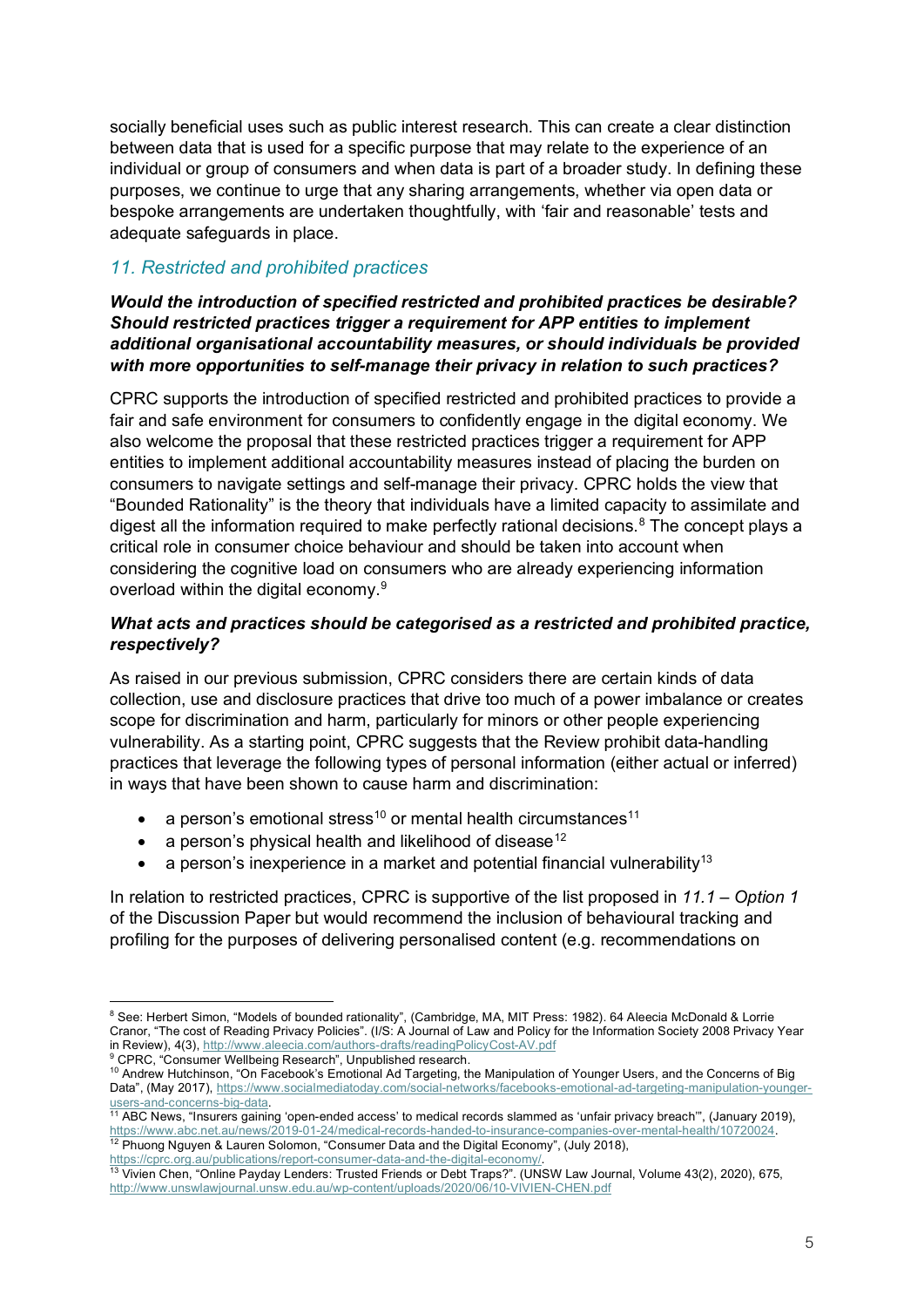streaming services<sup>14</sup>). Our 2020 Data and Technology Consumer Survey found that 76% of consumers found it unfair or very unfair for their personal information being used to make predictions about them.[15](#page-5-1)

CPRC also continues to strongly recommend that government undertake further research (with civil society and academia where appropriate) to establish what other kinds of data collection, sharing and use practices present significant risks of harm and discrimination to consumers. We would urge all parties to publish their research as quickly as possible to ensure the consultation on these key issues is fully informed.

#### *Should prohibited practices be legislated in the Act, or developed through Commissioner-issued guidelines interpreting what acts and practices do not satisfy the proposed fair and reasonable test, following appropriate public consultation?*

We recognise that getting the balance right will hinge on laws and regulations sending a clear signal to entities of what is expected in a range of data handling circumstances. For example, Canada's Personal Information and Protection and Electronic Documents Act sets an expectation that "*an organisation may collect, use or disclose personal information only for purposes that a reasonable person would consider appropriate in the circumstances*". [16](#page-5-2) The recently revised Swiss Federal Act on Data Protection is another example where in allowing organisations to process data without consumer consent, there is an express requirement that the process cannot violate "*the personality of individual*"[.17](#page-5-3) Similar requirements in the Privacy Act could be a useful basis to set the expectation upfront in legislation, but where possible, Government should endeavour to embed prohibited practices into the legislation to ensure the severity of such practices is understood. In addition, principles relating to "proceed with caution" practices could be clarified via Commissionerissued rules and guidance on what is expected in different circumstances.

# *12. Pro-privacy default settings*

### *Should pro-privacy default settings be enabled by default, or should requirements be limited to ensuring that privacy settings are clear and easy to access? Should proprivacy default settings be enabled by default, or should requirements be limited to ensuring that privacy settings are clear and easy to access?*

As noted in our previous submission, CPRC strongly supports defaults for data sharing to be set to off (Option 1) to enable consumers to make active choices about disclosing their data. Pro-consumer defaults should also be supported by protections that mean firms cannot preclude access to a good or service if a consumer refuses to consent to the unnecessary collection of their personal information. While clear and easy-to-access privacy settings should be part of any good business model, ultimately any choice that is presented to consumers should not compromise fairness or safety or shift the onus of the decoding these concepts on to individual consumers.

Our *2020 Data and Technology Consumer Survey* revealed that 88% of consumers find companies requiring more information than is necessary for delivering a product or service to

<span id="page-5-0"></span><sup>&</sup>lt;sup>14</sup> Anna Johnston, "Privacy law reform in Australia – the good, the bad and the ugly", Salinger Privacy, 3 December 2021, https://www.salingerprivacy.com.au/2021/12/03/privacy-act-reform-proposals.<br><sup>15</sup> CPRC, "2020 Data and Technology Consumer Survey", (December 2020)[, https://cprc.org.au/publications/cprc-2020-data-](https://cprc.org.au/publications/cprc-2020-data-and-technology-consumer-survey)

<span id="page-5-1"></span>[and-technology-consumer-survey.](https://cprc.org.au/publications/cprc-2020-data-and-technology-consumer-survey)

<span id="page-5-2"></span><sup>&</sup>lt;sup>16</sup> Government of Canada, "Personal Information Protection and Electronic Documents Act (S.C. 2000, c. 5)", (June 2021), https://laws-lois.justice.gc.ca/ENG/ACTS/P-8.6/index.html.<br>
<sup>17</sup> PWC, "New Swiss Federal Act on Data Protection: 5 changes to remember", (Accessed: 7 December 2021),

<span id="page-5-3"></span>[https://www.pwc.ch/en/insights/fs/data-protection-switzerland.html.](https://www.pwc.ch/en/insights/fs/data-protection-switzerland.html)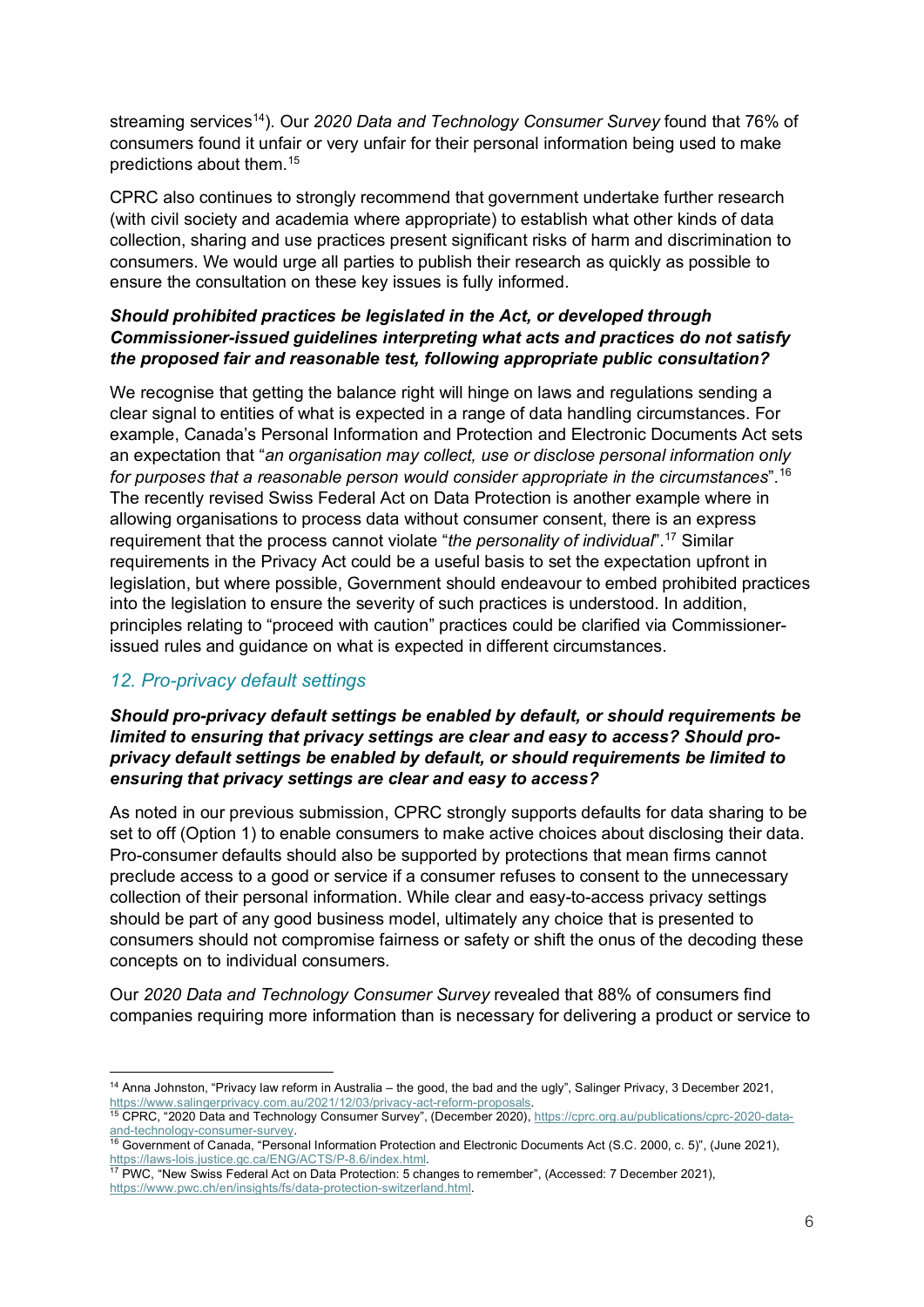be very unfair or unfair.<sup>[18](#page-6-0)</sup> It is also estimated that the average time spent using the internet (across all devices) is more than six hours a day<sup>[19](#page-6-1)</sup> so expecting consumers to adjust privacy settings across all sites and platforms they access, places an undue cognitive load on consumers who are already experiencing a sense of feeling overwhelmed with the volume of information they are expected to digest to make informed choices. [20](#page-6-2) By introducing proconsumer defaults, consumers can be confident that the baseline settings on any digital platform are enabling fair and safe collection, use and disclosure of their data. Any modulation of those settings should be if the consumer chooses to widen the scope of data being collected, used and shared instead of narrowing it. This will result in giving consumers genuine agency and control over their choices.

### *If pro-privacy default settings are enabled by default, which types of personal information handling practices should be disabled by default?*

Our research<sup>[21](#page-6-3)</sup> has revealed that consumers consider the following common data practices to be unfair:

- Using personal information to make predictions about a consumer.
- Collecting information about consumers from other companies.
- Sharing personal information consumers have provided with other companies.
- Selling personal information consumers have provided to other companies.
- Requiring more personal information than necessary to deliver products/services.

Consumer trust is a fundamental building block in efficient markets.<sup>[22](#page-6-4)</sup> Ensuring practices that create distrust are disabled will help to ensure consumers participate in digital markets. CPRC recommends that the above data practices should be disabled by default to ensure consumers are provided with a digital experience that is fair, safe and inclusive and to facilitate consumer trust in growing digital economy.

### *15. Right to erasure of personal information*

### *In light of submitter feedback, should a 'right to erasure' be introduced into the Act?*

As mentioned in our previous submission, CPRC strongly supports consumers being given the right to erase their personal information and data held by companies where there is not a legal reason for it to be retained. CPRC's *2020 Data and Technology Consumer Survey* found that 89% of consumers considered such a right to be fair (71% very fair, 18% fair). We also agree with the ACCC that a right of erasure is a critical complement to strengthened consent requirements because it provides consumers with a mechanism for withdrawing their consent if they are no longer comfortable with an entity collecting, using or sharing their personal information. Without any capacity to require their data to be erased, consumers are not in a strong bargaining position with businesses when it comes to the collection, sharing and use of their data. This is especially so when it comes to potential future uses of that data because the value of data changes through time with the technology that is applied to it.

- $19$  we are social, "Digital 2021 Australia: We spend 10% more time online", (February 2021),
- <span id="page-6-2"></span><span id="page-6-1"></span>https://wearesocial.com/au/blog/2021/02/digital-2021-australia-we-spend-10-percent-more-time-online/.<br><sup>20</sup> CPRC, "Towards a wellbeing approach to consumer policy in Australia – Part One: Why now?", (November 2021), https://cprc.org.au/publications/towards-a-wellbeing-approach-to-consumer-policy-in-australia/.<br><sup>21</sup> CPRC, "2020 Data and Technology Consumer Survey", (December 2020)[, https://cprc.org.au/publications/cprc-2020-data-](https://cprc.org.au/publications/cprc-2020-data-and-technology-consumer-survey)

<span id="page-6-0"></span><sup>&</sup>lt;sup>18</sup> CPRC, "2020 Data and Technology Consumer Survey", (December 2020)[, https://cprc.org.au/publications/cprc-2020-data](https://cprc.org.au/publications/cprc-2020-data-and-technology-consumer-survey)[and-technology-consumer-survey.](https://cprc.org.au/publications/cprc-2020-data-and-technology-consumer-survey)

<span id="page-6-3"></span>[and-technology-consumer-survey.](https://cprc.org.au/publications/cprc-2020-data-and-technology-consumer-survey)

<span id="page-6-4"></span> $^{22}$  The Ethics Centre, Trust, Legitimacy and the Ethical Foundations of the Market Economy, (2018), 4,

[https://ethics.org.au/trust-and-legitimacy/.](https://ethics.org.au/trust-and-legitimacy/)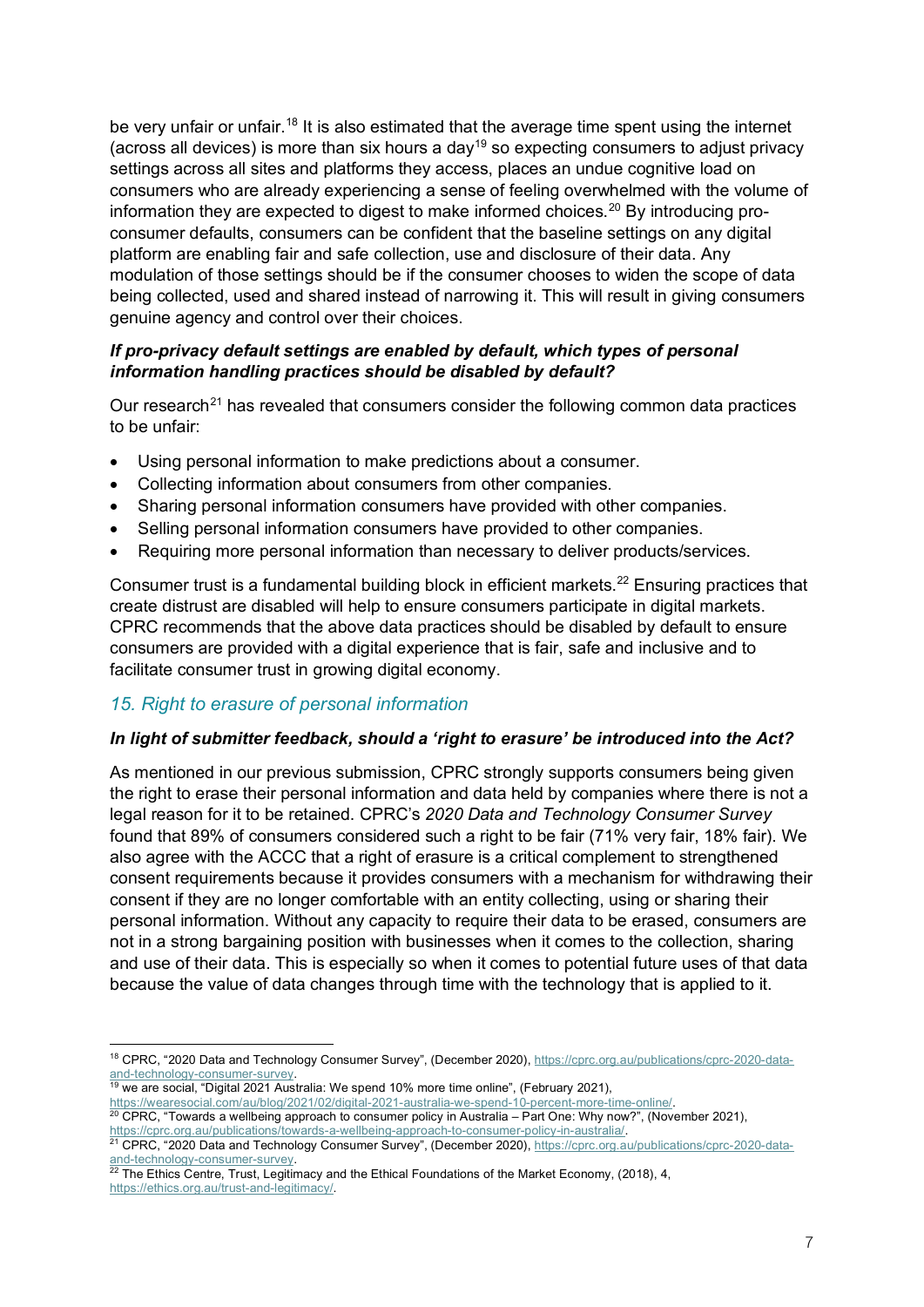A right to erase would ensure consumers have the ability to have their data deleted if they suspect it is being used for a different purpose to what they had originally signed up for.

# *16. Direct marketing, targeted advertising and profiling*

*Should express consent be required for any collection, use or disclosure of personal information for the purpose of direct marketing? Should the unqualified right to object to marketing extend to the collection and use of personal information where it is aggregated with the personal information of other users for marketing targeted at cohorts rather than individuals?*

Our consumer research continues to indicate the opposition consumers feel towards targeted advertising with 60% considering it very or somewhat unacceptable for their online behaviour to be monitored for targeted ads and offers.<sup>[23](#page-7-0)</sup> CPRC strongly recommends that proconsumer defaults where consumers actively opt-in instead of opt-out for targeted advertising and offers will give them genuine agency and control over their data. This will also ensure consumers, regardless of their digital literacy, can confidently reap the benefits of the digital economy. We also support consumers having the right to object to marketing where information is either aggregated with personal information of other users for marketing even if it is only targeted to cohorts or aggregated information is disaggregated for potential misuse. This leads back to consumers being at the centre of choice on how their data is collected, shared and used.

### *Do customer loyalty schemes offer more tangible benefits to consumers, and should they be regulated differently to other forms of direct marketing?*

CPRC urges Government to avoid creating a tiered system within the Privacy Act reforms that enable exceptions to how consumer data is collected, shared and disclosed. Whether it's a loyalty scheme, a paid or free product or service, consumers deserve baseline safeguards on their personal information. The market power of companies engaging in loyalty schemes will further strengthen if there are exceptions or different standards applied to how customer information is managed through those schemes due to increased possibility of regulatory arbitrage. CPRC's *2020 Data and Technology Consumer Survey* found that 60% of consumers were uncomfortable with companies sharing their personal information with third parties for purposes other than delivering products and services they'd signed up for.<sup>[24](#page-7-1)</sup> In its loyalty schemes review in 2019, the ACCC raised concerns on the opacity of data sharing that occurs with third parties via loyalty schemes and recommended that loyalty schemes should continue to take steps to address these concerns and improve the transparency of their data practices and the ability of consumers to control how their data is collected, used and disclosed.[25](#page-7-2)

# *17. Automated decision-making*

Currently the Discussion Paper only proposes that the privacy policy include information on whether personal information will be used in automated decision-making. We urge the Government to look beyond the notification model and consider specific safeguards in ensuring fairness and safety of consumers in the context of artificial intelligence. Algorithmic bias which can be inherently present in AI-powered decision-making tools can lead to unfair

<span id="page-7-0"></span><sup>&</sup>lt;sup>23</sup> CPRC, "2020 Data and Technology Consumer Survey", (December 2020)[, https://cprc.org.au/publications/cprc-2020-data](https://cprc.org.au/publications/cprc-2020-data-and-technology-consumer-survey)[and-technology-consumer-survey.](https://cprc.org.au/publications/cprc-2020-data-and-technology-consumer-survey)

<span id="page-7-1"></span><sup>24</sup> *Ibid.*

<span id="page-7-2"></span><sup>&</sup>lt;sup>25</sup> ACCC, "Customer loyalty schemes – final report", (December 2019), [https://www.accc.gov.au/publications/customer-loyalty](https://www.accc.gov.au/publications/customer-loyalty-schemes-final-report)[schemes-final-report.](https://www.accc.gov.au/publications/customer-loyalty-schemes-final-report)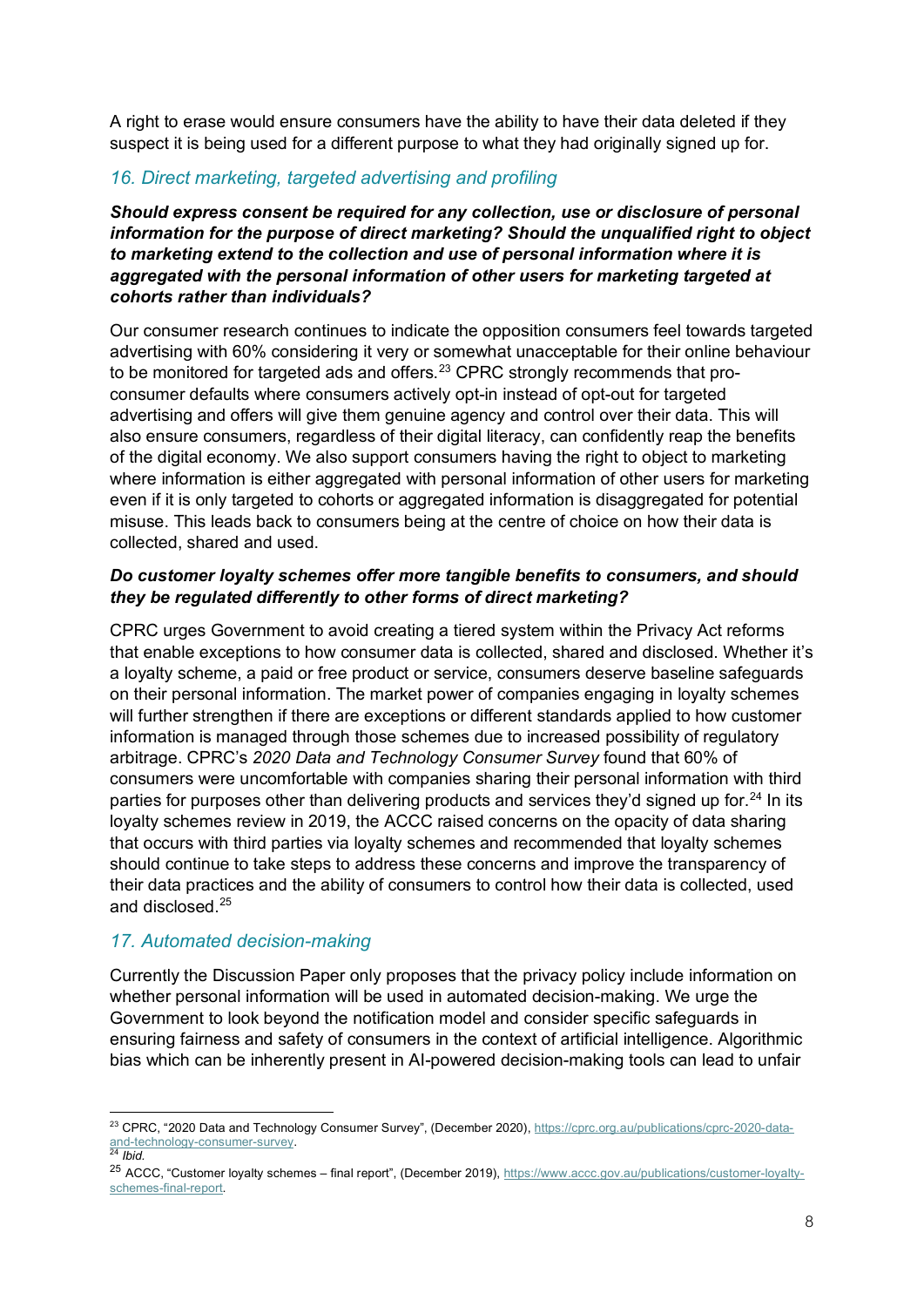treatment and discrimination.[26](#page-8-0) CPRC's research in partnership with the Australian Human Rights Commission notes that transparency (including via notification) is only one facet of promoting responsible business use of AI and data. In addition, principles such as accessibility, accountability, agency, understandability, explainability, and sustainability are critical to include in AI architecture that is set-up for consumer.<sup>27</sup> In particular, the principle of sustainability which is specific to considering long-term implications of such technology is paramount in ensuring fair, safe and inclusive practices.

### **Part 3: Regulation and enforcement**

#### *24. Enforcement*

#### *Which option would most improve the complaints handling process for complainants and allow the OAIC to focus on more strategic enforcement of the Act?*

CPRC supports establishing a Deputy Information Commissioner – Enforcement to allow OAIC to have more dedicated focus on enforcement (Option 3). Effective and regular surveillance and enforcement by the regulator is needed to educate and shift the market towards a more consumer-centric approach to privacy. The onus cannot remain on consumers alone to identify and report breaches to the regulator after the harm takes places. To truly create an effective ecosystem for privacy protections, effective complaints mechanisms need to supplemented by an adequately resourced regulator with the capacity and capability to monitor and enforce privacy breaches in this complex environment.

As mentioned above, for the Privacy Act to be effective, in addition to well-resourced enforcement, there must be simple, accessible and effective dispute resolution pathways to enable consumers to seek redress for when things go wrong. In the 2016 Australian Consumer Survey led by Treasury, only 4 in 10 consumers were aware of dispute resolution services provided by consumer protection agencies.<sup>[28](#page-8-2)</sup>

While CPRC supports consumer access to an ombudsman (Option 2), we are concerned with the issues-based approach that Government is taking to complaints handling for digital harms. For example, the ACCC has also recommended the establishment of an ombudsman scheme but only on issues relating to digital platforms.<sup>[29](#page-8-3)</sup> An ombudsman scheme specifically on privacy issues further segments digital dispute resolution, placing the onus back on consumers to identify the type/s of digital harm they may have experienced through an incident and to then decipher which ombudsman to seek support from. In our recent Digital Checkout report, we recommend that Government finalise and release a scoping study as a matter of priority to identify the types of online disputes consumers are raising along with options for establishing more effective external dispute resolution pathways that not only address digital issues today but also complex matters that are likely to arise in the future. $30$ As mentioned in previous CPRC submissions, we believe there may be merit in a more holistic approach to dispute resolution, such as via the establishment of a Digital Ombudsman that can provide support on all facets of a digital experience.

<span id="page-8-0"></span><sup>&</sup>lt;sup>26</sup> Australian Human Rights Commission, "Using artificial intelligence to make decisions: Addressing the problem of algorithmic bias" (2020), [https://tech.humanrights.gov.au/downloads.](https://tech.humanrights.gov.au/downloads) <sup>27</sup> *Ibid.*

<span id="page-8-2"></span><span id="page-8-1"></span><sup>28</sup> The Treasury, "Australian Consumer Survey 2016", (May 2016), [https://consumer.gov.au/sites/consumer/files/2016/05/ACL-](https://consumer.gov.au/sites/consumer/files/2016/05/ACL-Consumer-Survey-2016.pdf)[Consumer-Survey-2016.pdf.](https://consumer.gov.au/sites/consumer/files/2016/05/ACL-Consumer-Survey-2016.pdf) 29 ACCC, "Digital Platforms Inquiry – Final Report", (July 2019)[, https://www.accc.gov.au/publications/digital-platforms-inquiry-](https://www.accc.gov.au/publications/digital-platforms-inquiry-final-report)

<span id="page-8-3"></span>[final-report.](https://www.accc.gov.au/publications/digital-platforms-inquiry-final-report)

<span id="page-8-4"></span><sup>30</sup> CPRC, "The Digital Checkout", (December 2021)[, https://cprc.org.au/publications/the-digital-checkout/.](https://cprc.org.au/publications/the-digital-checkout/)